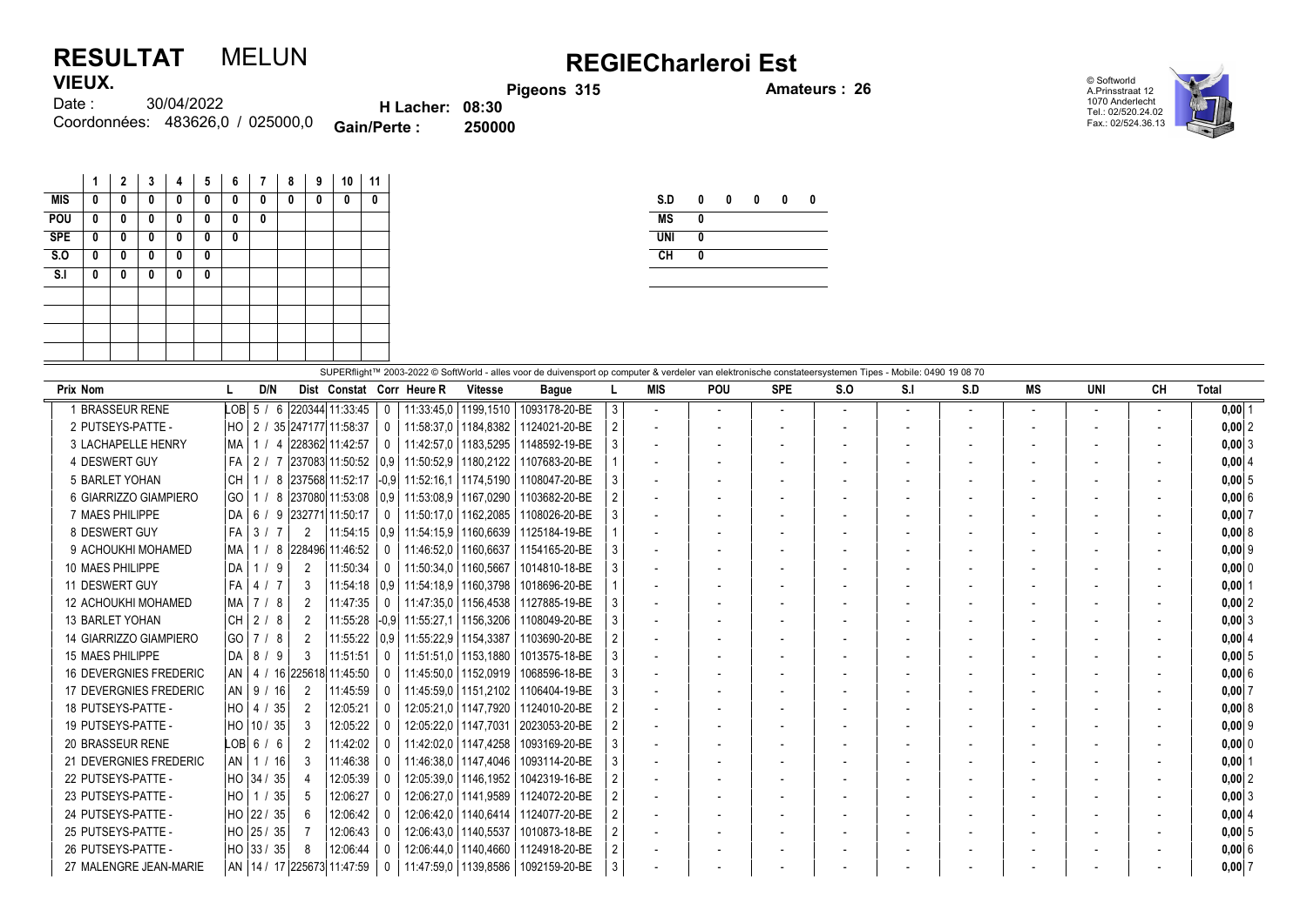| Prix Nom                      |      | D/N           |                | Dist Constat Corr Heure R           |                         |                        | <b>Vitesse</b>         | Bague                                                   |                           | MIS | POU | <b>SPE</b> | S.O | S.I | S.D | MS | UNI | CН | <b>Total</b>  |
|-------------------------------|------|---------------|----------------|-------------------------------------|-------------------------|------------------------|------------------------|---------------------------------------------------------|---------------------------|-----|-----|------------|-----|-----|-----|----|-----|----|---------------|
| 28 LACHAPELLE HENRY           |      | MA 2 / 4      | 2              | 11:50:21                            | $\overline{0}$          |                        | 11:50:21.0   1139.8153 | 1001039-18-BE                                           | 3                         |     |     |            |     |     |     |    |     |    | 0,008         |
| 29 DEVERGNIES FREDERIC        |      | AN 14 / 16    | 4              | 11:48:22                            | 0                       |                        | 11:48:22,0 1137,3786   | 1093137-20-BE                                           | 3                         |     |     |            |     |     |     |    |     |    | $0,00$ 9      |
| 30 BRASSEUR RENE              |      | LOB 2 / 6     | -3             | 11:43:46                            | 0                       |                        |                        | 11:43:46.0   1137.1615   1127383-19-BE                  | 3                         |     |     |            |     |     |     |    |     |    | 0,00 0        |
| 31 DEVERGNIES FREDERIC        | AN   | 3/16          | -5             | 11:48:27                            | 0                       |                        | 11:48:27,0   1136,9010 | 1093113-20-BE                                           | 3                         |     |     |            |     |     |     |    |     |    | $0,00$  1     |
| 32 DESWERT GUY                | FA I | 1/7           | 4              | 11:59:17                            | 0.9                     | 11:59:17,9 1132,7515   |                        | 1039414-16-BE                                           |                           |     |     |            |     |     |     |    |     |    | $0,00$ 2      |
| 33 STOFFE JOHNNY              | an   |               |                | 3 / 15 224792 11:48:30              | 0                       |                        | 11:48:30.0   1132.4534 | 1102441-20-BE                                           | 3                         |     |     |            |     |     |     |    |     |    | $0,00$ 3      |
| 34 MAES PHILIPPE              | DA I | 9/<br>-9      |                | 11:55:34                            | 0                       |                        | 11:55:34,0   1132,3383 | 1101883-20-BE                                           | 3                         |     |     |            |     |     |     |    |     |    | 0,0014        |
| 35 GIARRIZZO GIAMPIERO        |      | GO 6/8        | -3             | 11:59:36                            | 0.9                     | 11:59:36.9   1131.0259 |                        | 1103654-20-BE                                           | 2                         |     |     |            |     |     |     |    |     |    | 0,005         |
| 36 PUTSEYS-PATTE -            |      | HO 3 / 35     | -9             | 12:08:33                            | $\mathbf 0$             |                        | 12:08:33,0   1130,9860 | 1124041-20-BE                                           |                           |     |     |            |     |     |     |    |     |    | 0,006         |
| 37 BARLET YOHAN               | CH I | 5/8           | -3             | 12:00:09 -0.9                       |                         |                        | 12:00:08.1   1130.5495 | 1108052-20-BE                                           | 3                         |     |     |            |     |     |     |    |     |    | 0,007         |
| 38 BARLET YOHAN               |      | CH 7/8        | -4             | 12:00:18 -0,9                       |                         |                        | 12:00:17.1   1129.7430 | 1108058-20-BE                                           | 3                         |     |     |            |     |     |     |    |     |    | 0,00 8        |
| <b>39 DEVERGNIES FREDERIC</b> |      | AN   15 / 16  | -6             | $11:49:50$ 0                        |                         |                        | 11:49:50.0   1129.0309 | 1093135-20-BE                                           | 3                         |     |     |            |     |     |     |    |     |    | $0,00$  9     |
| 40 ACHOUKHI MOHAMED           |      | MA 6/8        | -3             | 11:52:33                            | 0                       |                        | 11:52:33,0   1128,0968 | 1102599-20-BE                                           | 3                         |     |     |            |     |     |     |    |     |    | 0,00 0        |
| 41 DOUDELET PASCAL            |      | $AN$   4 / 5  |                | 223571  11:48:19                    | 0                       |                        | 11:48:19.0   1127.3435 | 1050467-20-BE                                           | 3                         |     |     |            |     |     |     |    |     |    | $0,00$ 1      |
| 42 STOFFE JOHNNY              |      | AN   7 / 15   | $\overline{2}$ | 11:49:42                            | 0                       |                        | 11:49:42.0   1125.6485 | 1106226-19-BE                                           | 3                         |     |     |            |     |     |     |    |     |    | 0,002         |
| 43 PUTSEYS-PATTE -            |      | HO 30 / 35    | -10            | 12:09:37                            | 0                       |                        | 12:09:37.0   1125.4929 | 1117439-19-BE                                           | $\overline{2}$            |     |     |            |     |     |     |    |     |    | $0,00$ 3      |
| 44 STOFFE JOHNNY              |      | AN   15 / 15  | -3             | 11:50:06                            | 0                       |                        | 11:50:06.0   1123.3983 | 1102464-20-BE                                           | 3                         |     |     |            |     |     |     |    |     |    | 0,004         |
| 45 MAES PHILIPPE              |      | DA 7 / 9      | .5             | 11:57:16                            | 0                       |                        | 11:57:16.0   1123.0508 | 1108234-20-BE                                           | 3                         |     |     |            |     |     |     |    |     |    | $0,00$ 5      |
| <b>46 DEVERGNIES FREDERIC</b> |      | AN   12 / 16  | -7             | 11:51:07                            | 0                       |                        | 11:51:07.0   1121.8265 | 1081359-17-BE                                           |                           |     |     |            |     |     |     |    |     |    | 0,006         |
| 47 PUTSEYS-PATTE -            |      | HO 28 / 35    | -11            | 12:10:42                            | 0                       |                        |                        | 12:10:42.0   1119.9683   1117449-19-BE                  | $\overline{2}$            |     |     |            |     |     |     |    |     |    | 0,007         |
| <b>48 LACHAPELLE HENRY</b>    |      | MA   4 / 4    | -3             | 11:54:05                            | 0                       |                        | 11:54:05.0   1118.9645 | 1001079-18-BE                                           | 3                         |     |     |            |     |     |     |    |     |    | 0,00 8        |
| 49 ACHOUKHI MOHAMED           |      | MA 2 / 8      | -4             | 11:54:14                            | 0                       |                        | 11:54:14.0   1118.7989 | 1102602-20-BE                                           | 3                         |     |     |            |     |     |     |    |     |    | $0,00$  9     |
| 50 ROMAIN DENIS               |      |               |                | LOD 14 / 17 234394 11:59:31         | 0                       |                        | 11:59:31.0   1118.7369 | 1107407-20-BE                                           |                           |     |     |            |     |     |     |    |     |    | $0,00$ 0      |
| 51 DEVERGNIES FREDERIC        | AN I | 2/16          | -8             | 11:51:57                            | 0                       |                        | 11:51:57,0   1117,1973 | 1068617-18-BE                                           | 3                         |     |     |            |     |     |     |    |     |    | $0,00$ 1      |
| 52 MAES PHILIPPE              | DA I | 3/9           | -6             | 11:58:24                            | 0                       | 11:58:24,0   1116,9434 |                        | 1108034-20-BE                                           | 3                         |     |     |            |     |     |     |    |     |    | $0,00$ 2      |
| 53 MALENGRE JEAN-MARIE        |      | AN   11 / 17  | $\overline{2}$ | 11:52:07                            | 0                       |                        | 11:52:07.0   1116.5482 | 1092156-20-BE                                           | 3                         |     |     |            |     |     |     |    |     |    | $0,00$ 3      |
| 54 MALENGRE JEAN-MARIE        |      | AN   12 / 17  | -3             | 11:52:13                            | 0                       |                        | 11:52:13,0   1115,9960 | 1134449-19-BE                                           |                           |     |     |            |     |     |     |    |     |    | 0,004         |
| 55 DEVERGNIES FREDERIC        |      | $AN$   5 / 16 | -9             | 11:52:14                            | 0                       | 11:52:14.0   1115.6321 |                        | 1093102-20-BE                                           |                           |     |     |            |     |     |     |    |     |    | $0,00$ 5      |
| 56 LACHAPELLE FREDDY          |      |               |                | FO   9 / 13 228106   11:54:35   0,9 |                         | 11:54:35,9 1114,8967   |                        | 1013239-18-BE                                           | 3                         |     |     |            |     |     |     |    |     |    | 0,006         |
| 57 ROMAIN DENIS               |      | LOD  5 / 17   | $\overline{2}$ | $12:00:18$ 0                        |                         |                        | 12:00:18.0   1114.5697 | 1107405-20-BE                                           |                           |     |     |            |     |     |     |    |     |    | $0,00$ 7      |
| 58 PUTSEYS-PATTE -            |      | HO  21 / 35   | -12            | 12:12:00                            | $\overline{\mathbf{0}}$ |                        | 12:12:00.0   1113.4099 | 1124035-20-BE                                           | $\overline{c}$            |     |     |            |     |     |     |    |     |    | 0,008         |
| 59 BARLET YOHAN               | CH I | 4/8           | -5             | 12:03:33                            | $ -0,9$                 |                        | 12:03:32,1   1112,5484 | 1050387-20-BE                                           | 3                         |     |     |            |     |     |     |    |     |    | $0,00$ 9      |
| 60 OOSTENS ARTHUR             |      |               |                | WA   14 / 22  243917  12:09:19      | 0                       |                        | 12:09:19.0   1112,1682 | 1049270-20-BE                                           |                           |     |     |            |     |     |     |    |     |    | $0,000$ 0     |
| 61 MAES PHILIPPE              | DA I | 5/9           |                | 11:59:20                            | $\mathbf{0}$            |                        | 11:59:20.0   1111.9635 | 1126796-19-BE                                           | 3                         |     |     |            |     |     |     |    |     |    | $0,00$ 1      |
| 62 DOUDELET PASCAL            |      | $AN$   1 / 5  | 2              | 11:51:06                            | 0                       |                        | 11:51:06.0   1111.7404 | 1105320-19-BE                                           | 3                         |     |     |            |     |     |     |    |     |    | $0,00$  2     |
| 63 PUTSEYS-PATTE              |      | HO 23 / 35    | -13            | 12:12:22                            | 0                       |                        |                        | 12:12:22.0   1111.5740   1124026-20-BE                  | 2                         |     |     |            |     |     |     |    |     |    | $0,00$ 3      |
| 64 DEVERGNIES FREDERIC        |      | AN   11 / 16  | -10            | 11:53:03                            | 0                       |                        |                        | 11:53:03.0   1111.1450   1093112-20-BE                  | 3                         |     |     |            |     |     |     |    |     |    | $0,00$ 4      |
| 65 DESWERT GUY                |      | FA 7 / 7      | -5             |                                     |                         |                        |                        | 12:03:22   0,9   12:03:22,9   1111,0749   1125198-19-BE |                           |     |     |            |     |     |     |    |     |    | $0,00 \mid 5$ |
| 66 DEVERGNIES FREDERIC        |      | AN   6 / 16   | 11             | 11:53:06 0                          |                         |                        |                        | 11:53:06,0   1110,8715   1093111-20-BE                  | $\ensuremath{\mathsf{3}}$ |     |     |            |     |     |     |    |     |    | $0,00$ 6      |
| 67 OOSTENS ARTHUR             |      | WA 20 / 22    | 2              | $12:09:39$ 0                        |                         |                        |                        | 12:09:39,0   1110,4803   1049239-20-BE                  | 1                         |     |     |            |     |     |     |    |     |    | 0,007         |
| <b>68 DEVERGNIES FREDERIC</b> |      | AN 8/16       | 12             | $11:53:16$ 0                        |                         |                        |                        | 11:53:16,0   1109,9606   1081352-17-BE                  | 3                         |     |     |            |     |     |     |    |     |    | 0,008         |
| 69 PUTSEYS-PATTE -            |      | HO  6 / 35    | - 14           | $12:12:44$ 0                        |                         |                        |                        | 12:12:44,0   1109,7441   1124902-20-BE                  | 2                         |     |     |            |     |     |     |    |     |    | $0,00$ 9      |
| 70 PUTSEYS-PATTE -            |      | HO 32 / 35    | - 15           | $12:12:48$ 0                        |                         |                        |                        | 12:12:48,0   1109,4120   1124086-20-BE                  | $\overline{c}$            |     |     |            |     |     |     |    |     |    | $0,00$ 0      |
| 71 PUTSEYS-PATTE -            |      | HO   16 / 35  | -16            | $12:12:53$ 0                        |                         |                        |                        | 12:12:53,0   1108,9972   1011797-18-BE                  | 2                         |     |     |            |     |     |     |    |     |    | $0,00$  1     |
| 72 PUTSEYS-PATTE -            |      | HO 27 / 35    | - 17           | $12:12:53$ 0                        |                         |                        |                        | 12:12:53,0   1108,9972   1075360-17-BE                  | 2                         |     |     |            |     |     |     |    |     |    | $0,00$ 2      |
| 73 GIARRIZZO GIAMPIERO        |      | GO 3/8        | 4              |                                     |                         |                        |                        | 12:03:49   0,9   12:03:49,9   1108,7226   1005964-18-BE | $\overline{c}$            |     |     |            |     |     |     |    |     |    | $0,00$ 3      |
|                               |      |               |                |                                     |                         |                        |                        |                                                         |                           |     |     |            |     |     |     |    |     |    |               |